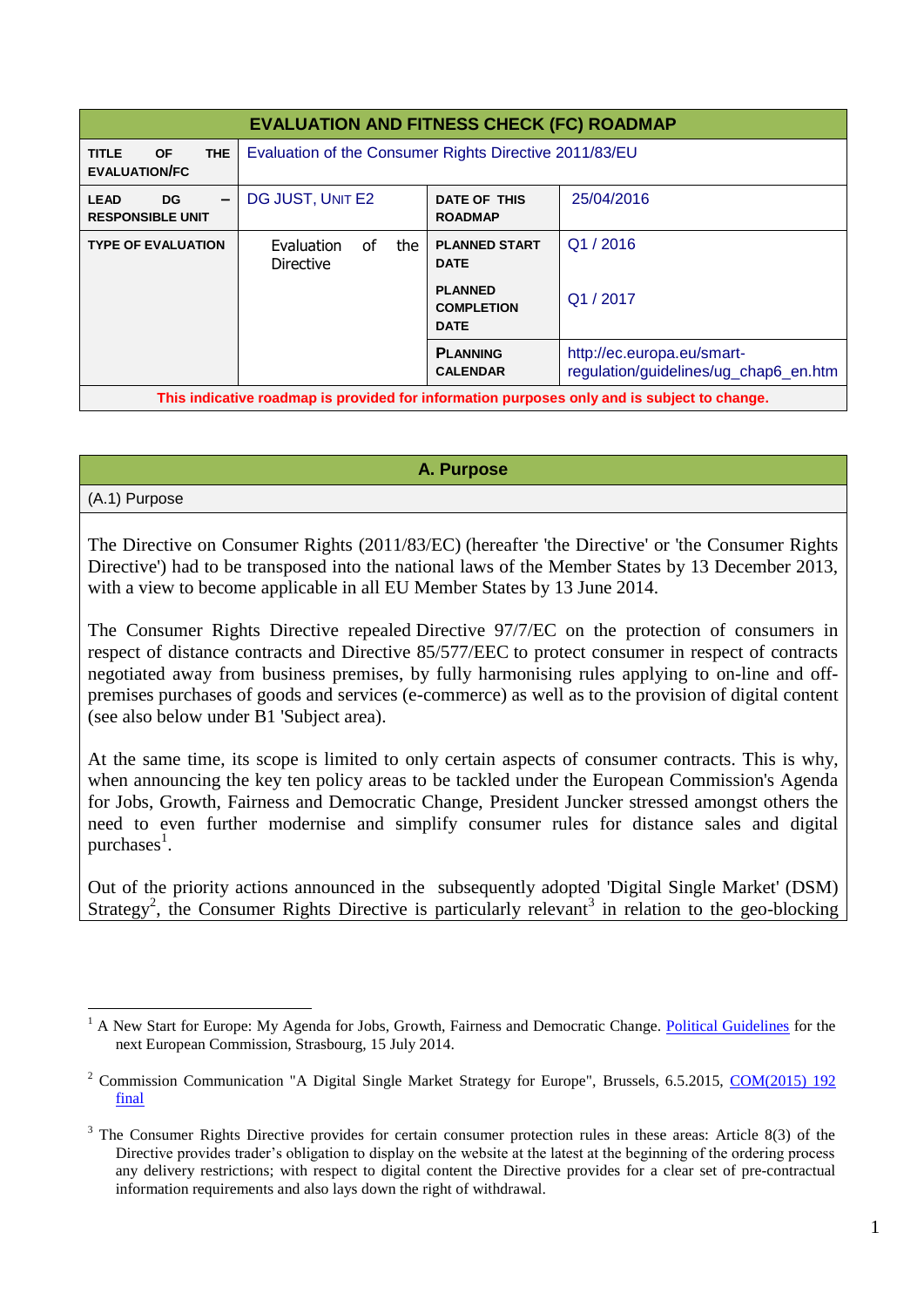initiative<sup>4</sup> as well as to the proposals<sup>5</sup> to further harmonise consumer contract rules on remedies for e-commerce and digital content transactions. so as to unleash the full DSM potential.

The evaluation of the Consumer Rights Directive aims to assess its overall impact on the internal market, by assessing its relevance, coherence, efficiency, effectiveness and European added value.

### (A.2) Justification

The Consumer Rights Directive was expected to apply across the EU on 13 June 2014. However, delays in transposition occurred in some Member States. Therefore, the Directive was applicable in all 28 Member States only as from the end of 2014.

According to its Article 30, a report on the application of the Directive is to be delivered by 13 December 2016. While the Directive has been applicable in all the EU Member States for a shorter time than that originally foreseen by the co-legislators, the Commission considers it nevertheless appropriate to carry out an overall evaluation on its functioning, which can usefully feed into the ongoing, broader assessment of the European consumer and marketing law *acquis<sup>6</sup> .* The evaluation report on the Consumer Rights Directive is planned for adoption in the first quarter of 2017.

The Fitness Check carried out in parallel will, in particular, look into key EU Directives in the area of consumer and marketing law, i.e.:

- Directive 93/13/EEC on unfair terms in consumer contracts (Unfair Contract Terms Directive):
- Directive 1999/44/EC on certain aspects of the sale of consumer goods and associated guarantees (Sales and Guarantees Directive);
- Directive 2005/29/EC concerning unfair business-to-consumer commercial practices in the internal market (Unfair Commercial Practices Directive);
- Directive 98/6/EC on consumer protection in the indication of the prices of products offered to consumers (Price Indication Directive);
- Directive 2006/114/EC concerning misleading and comparative advertising (Misleading and Comparative Advertising Directive), and
- Directive 2009/22/EC on injunctions for the protection of consumers' interests (Injunctions Directive).

The aim of the Fitness Check is to evaluate the consumer and marketing law acquis, identify possible gaps, overlaps and redundancies and ensure that this regulatory framework is fit for its purpose, so as to contribute into unleashing the full potential of the Single Market.

As announced in the Roadmap for the REFIT Fitness check of consumer  $law<sup>7</sup>$ , the outcome of this separate evaluation of the Consumer Rights Directive will feed into the conclusions of the Fitness Check.

1

<sup>4</sup> Geo-blocking understood as barriers and restrictions imposed on consumers on the base of their nationality or place of residence; geo-blocking initiative website: https://ec.europa.eu/digital-agenda/en/geo-blocking-digital-singlemarket, First brief results of the public consultation on geo-blocking were published on 27 January 2016

<sup>5</sup> [COM \(2015\) 634](http://ec.europa.eu/justice/contract/files/digital_contracts/dsm_digital_content_en.pdf) final and [COM \(2015\) 635](https://ec.europa.eu/transparency/regdoc/rep/1/2015/EN/1-2015-635-EN-F1-1.PDF) final

<sup>6</sup> http://ec.europa.eu/consumers/consumer\_rights/review/index\_en.htm

<sup>&</sup>lt;sup>7</sup> http://ec.europa.eu/smart-regulation/roadmaps/docs/2016\_just\_023\_evaluation\_consumer\_law\_en.pdf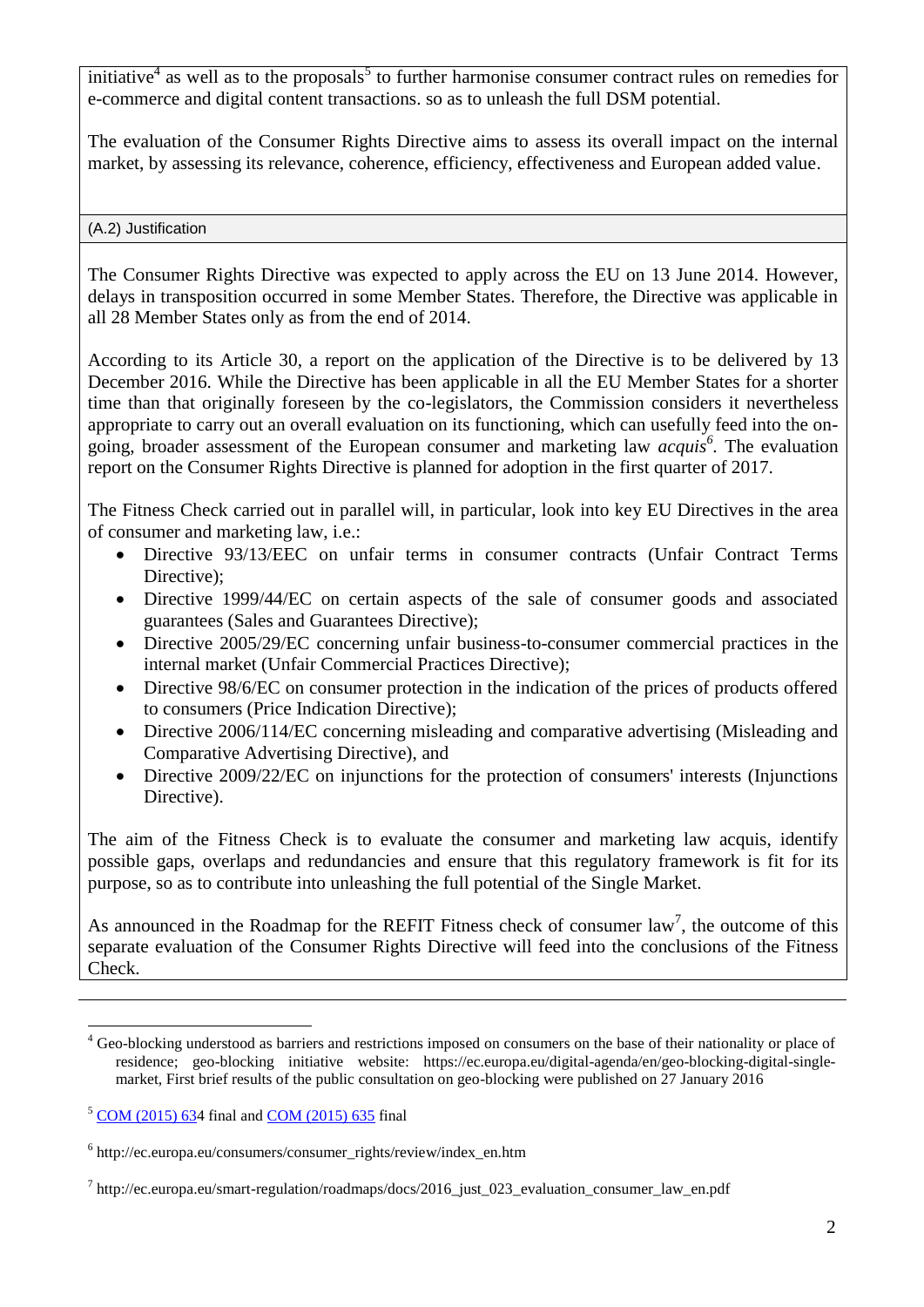# **B. Content and subject of the evaluation**

(B.1) Subject area

The Directive is a horizontal piece of legislation which regulates some aspects of distance, offpremises and on-premises contracts between consumers and businesses. It covers contracts for the purchase of goods, services, digital content not supplied on a tangible medium and supply of public utilities. Nevertheless, some contracts are excluded from the scope of the Directive (e.g. contracts concerning social services, healthcare, gambling, immovable property, financial services, package travel, timeshare, supply of foodstuffs or – except for some specific provisions - passenger transport). .

The Directive provides that consumers must receive complete and transparent information about key contractual elements, formal requirements for distance and off-premises contracts, a right for consumers to withdraw from distance and off-premises contracts, clear rules on delivery of goods and passing of risk and some specific provisions regarding fees for the use of means of payments, communication by telephone between consumers and traders and rules regarding additional payments.

The Directive generally has a full harmonisation character, meaning that national provisions transposing it may not go below or beyond its provisions. However, the Directive specifically allows Member States to impose additional pre-contractual information requirements for onpremises contracts. In addition, it gives Members States the possibility to apply certain regulatory choices under their own national law.

(B.2) Original objectives of the intervention

The overall objective of the Directive is to achieve a high level of consumer protection across the EU and to contribute to the proper functioning of the internal market by approximating certain aspects of Member States' laws, regulations and administrative provisions concerning contracts concluded between consumers and traders. The Directive aims to stimulate cross-border competition thus providing consumers with a wider range of goods and services at lower prices. The Directive aims to reduce business reluctance to trade cross-border by decreasing administrative and compliance costs and to increase legal certainty by eliminating regulatory fragmentation. At the same time the Directive aims at enhancing consumer confidence in the internal market by providing consumers with a uniform level of protection when they shop cross-border.

Before the adoption of the Directive surveys showed that, for most traders, compliance costs constituted an important barrier to cross-border trade which reduced their incentive to sell crossborder, particularly to consumers in small Member States. The majority of respondents to the Green Paper consultation carried out in 2007 called for the adoption of a horizontal legislative instrument applicable to domestic and cross-border transactions, based on full targeted harmonisation.

(B.3) How the objectives were to be achieved

The objectives of the Consumer Rights Directive were to be achieved by a comprehensive legislative instrument, which streamlines in a coherent manner the protection of European consumers for off-premises, distance contracts as well as on-premises contracts.

The Directive has also for the first time laid down some specific rules at the EU level on digital content, namely specific requirements regarding pre-contractual information and the right of withdrawal.

Consequently, it was expected that the Directive would remove barriers to the Single Market and facilitate cross-border transactions by ensuring a harmonised contractual regime for businesses and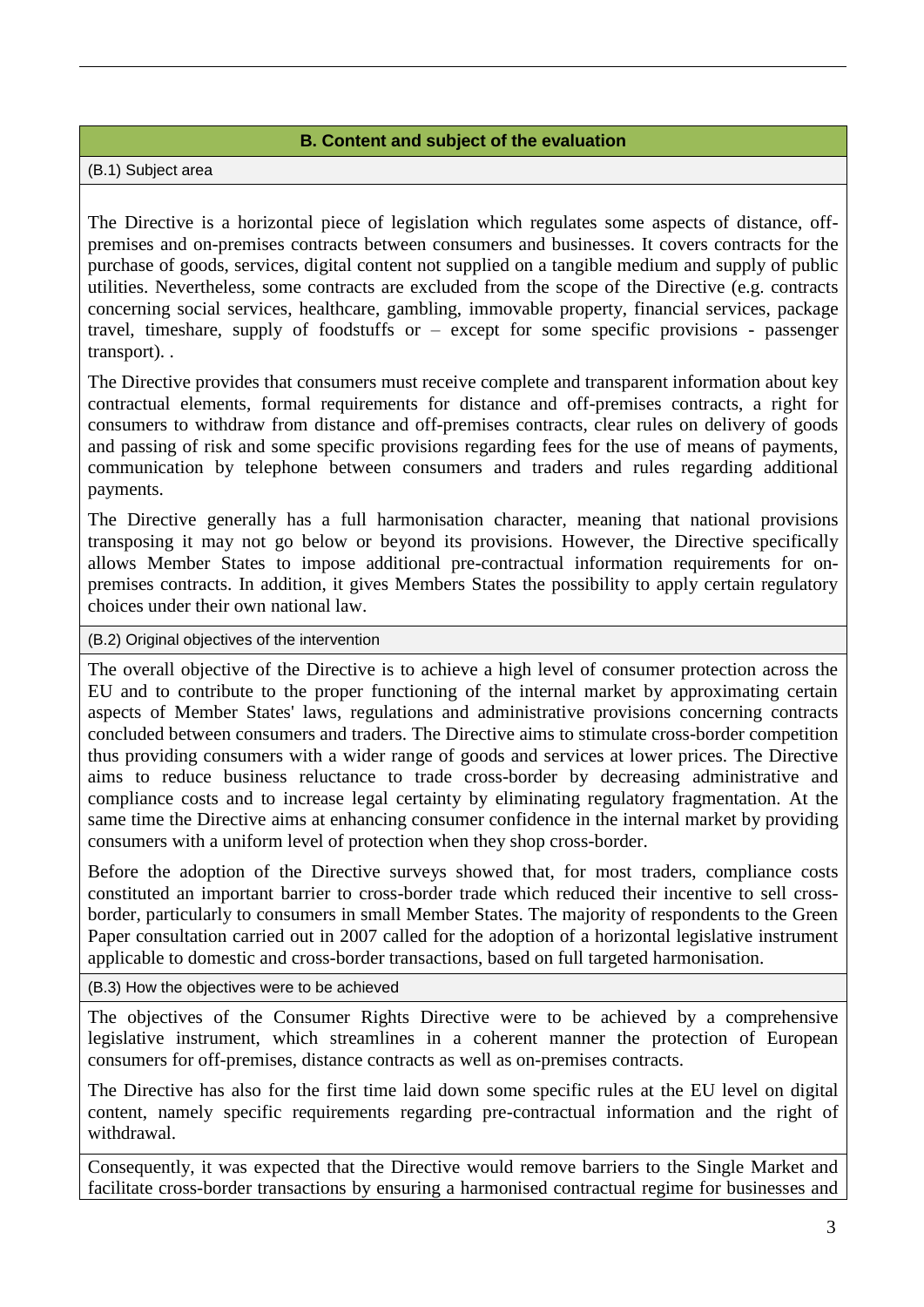the same rights for consumers across the EU. This should result in traders being encouraged to develop their business cross-border and consumers being able to benefit from extended choice and potentially lower prices.

The Consumer Rights Directive is designed to contribute to achieving the overall objectives of high consumer protection and proper functioning of the internal market by regulating the pre-contractual and the contractual stages of business to consumer relations, in particular by fully harmonising precontractual information requirement for distance and off-premises contracts, formal requirements for the conclusion of such contracts as well as the right of withdrawal regarding these contracts and clear rules for delivery of goods and passing of risk from the trader to the consumer of loss of or damage to the goods.

The following diagram illustrates how the Consumer Rights Directive interacts with the other consumer and marketing law Directives currently subject to the wider Fitness check evaluation.



At the pre-contractual stage, together with the Price Indication Directive and the Unfair Commercial Practice Directive, the Consumer Rights Directive aims at completing the information provided to the consumer by laying down the list of detailed pre-contractual information requirements for offpremises, distance and on-premises contracts.

Then, during the conclusion of the contract, the Consumer Rights Directive protects the consumer by laying down formal requirements for distance and off-premises contracts.

At the post-contractual stage, it further provides the consumer with certain additional rights, such as the right of withdrawal for distance and off-premises contracts and clear rules for delivery of goods and passing of risk. At this stage, the Directive interacts with the Unfair Commercial Practices Directive, the Consumer Sales and Guarantees Directive, the Unfair Contract Terms Directive.

The evaluation will base its conclusions on the findings of a study carried out by an external contractor. The contractor will, among others, use as sources of information desk research, interaction with the stakeholders (i.e. surveys, interviews and public consultation) and data gathering exercises (i.e. the sweep carried out by national authorities, behavioural experiment).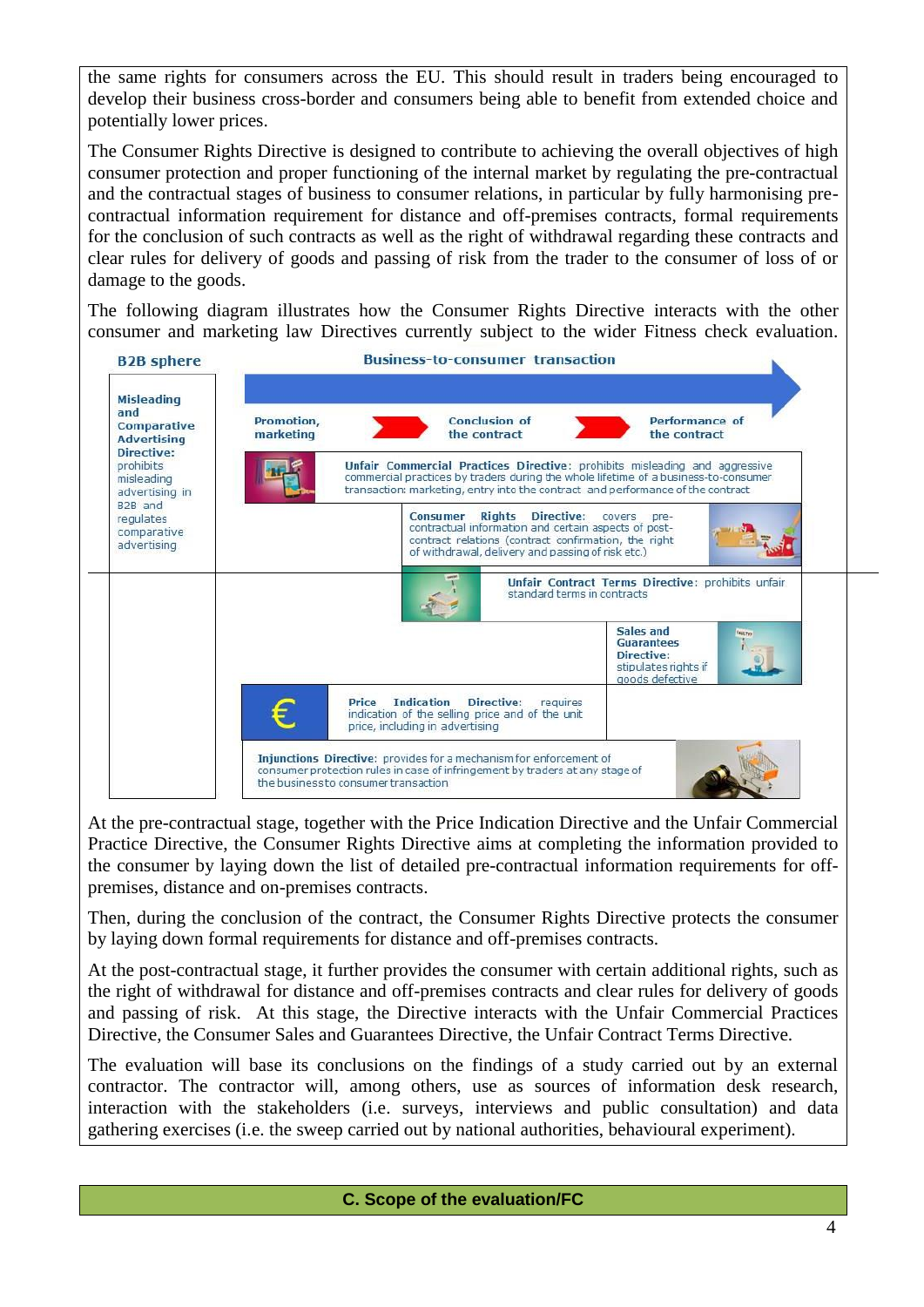## (C.1) Topics covered

The evaluation will cover the Directive in its entirety. The evaluation will assess whether the objectives of the Directive have been achieved and whether anticipated impacts as described in the original Impact assessment accompanying the proposal for the Directive have materialised.

The evaluation should focus on the effects of the new or modified rules introduced by the Consumer Rights Directive since its entry into application in 2014. Such assessment should take into account the impact of the Directive on:

- businesses (i.e. by measuring the burden for businesses arising from obligations stemming from the Directive, their corresponding administrative costs, possible improved competition and reduced compliance costs);

- consumers (i.e. by quantifying the benefits stemming from consumer rights laid down in the Directive such as achieving higher consumer protection, extended choice of products and potentially lower prices);

- on cross-border trade (i.e. whether full harmonisation has led to removal of barriers to cross-border trade and quantifying the benefits such as increased trade stemming from such removal of barriers)

- on national trade (in addition, in order to deliver a complete overview of the economic consequences produced by the Directive, the evaluation should measure additional costs or benefits that regulatory measures imply for economic actors operating solely at the national level).

The above-mentioned analysis should be carried out not only regarding the fully harmonised provisions but also regarding the different national measures applied by Member States as a result of the use of regulatory options allowed the Directive. Thus, the evaluation will enable the Commission to properly assess to what extent the Directive has fulfilled its objectives and whether further changes might be necessary. The evaluation will cover the period since the beginning of the application of the Directive and will cover all EU Member States.

(C.2) Issues to be examined

The evaluation will assess how the provisions of the Consumer Rights Directive have performed in relation to key aspects of policy making, such as relevance, effectiveness, efficiency, coherence and European added value.

These effects should be assessed in relation to all the Directive's provisions with particular focus on the following key ones:

a. The pre-contractual information requirements for on-premises contracts laid down by Article 5(1) in conjunction with the additional pre-contractual information requirements introduced by the Member States in line with Article 5(4);

b. The pre-contractual information requirements for distance and off-premises contracts  $(A<sup>rt</sup>icle 6(1));$ 

c. The specific provisions on digital content:

d. The formal requirements for distance and off-premises contracts;

e. The fully harmonised period for the right of withdrawal for distance and off-premises contracts;

f. The exceptions from the right of withdrawal (Art. 16);

g. The new rules on delivery and passing of risk;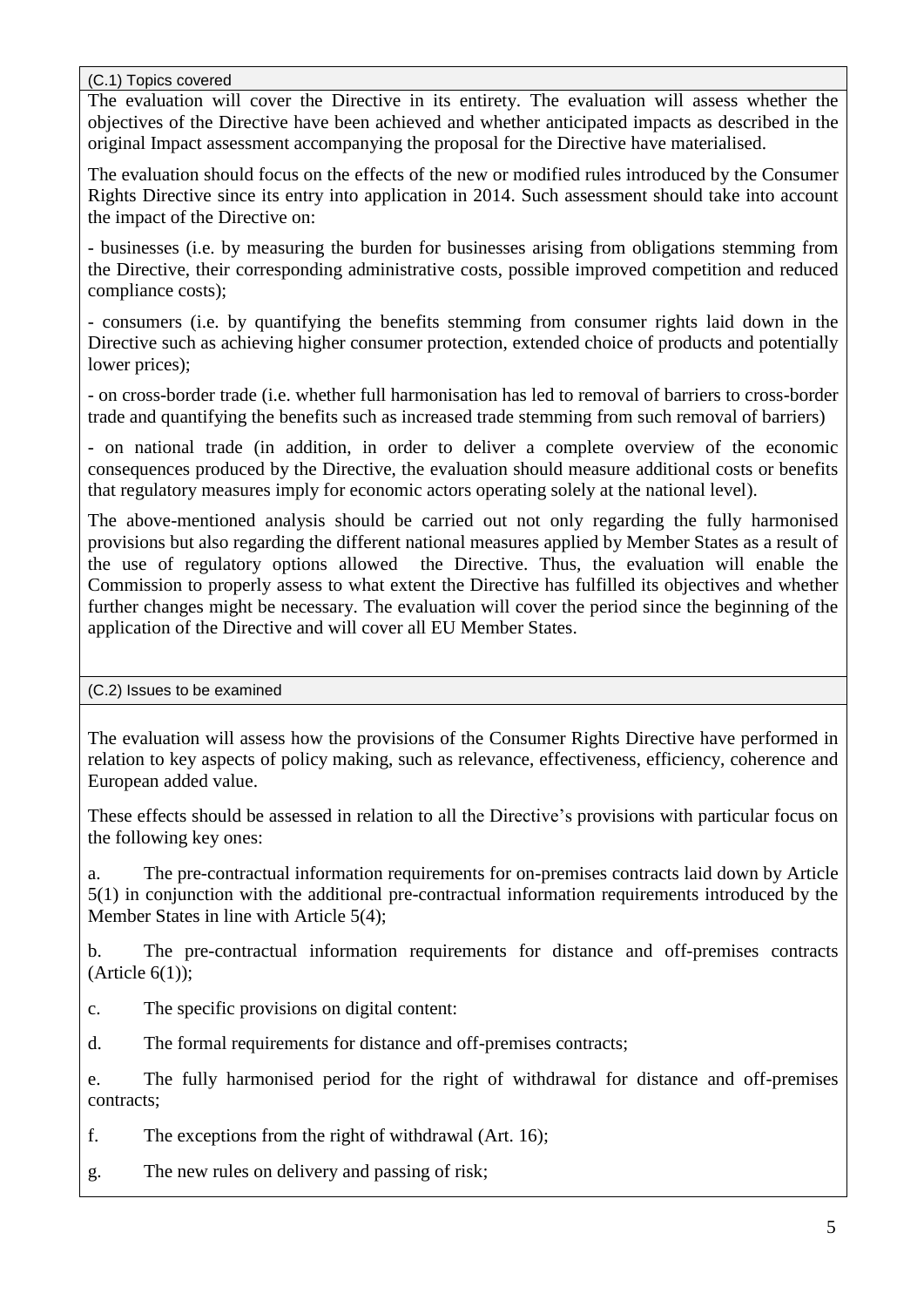h. The "basic rate" requirement for consumer telephone lines in relation to contracts already concluded (Article 21);

i. The requirement to eliminate unjustified surcharges for the use of means of payments (Article 19). Particular attention should be given to the application of this provision by the national enforcement authorities. Importantly, this provision (along with Articles 8(2) and 22) applies also to the passenger transport services sector;

j. The provision banning pre-ticked boxes (Article 22). This Article foresees the obligation for the trader to seek the express consent of the consumer to any extra payment in addition to the remuneration agreed upon for the trader's main contractual obligation;

k. The provision on inertia selling (Article  $27$ ) – the consumer is not obliged to pay for any unsolicited supply of goods, water, gas, electricity, district heating or digital content or unsolicited provision of services.

It is important to define whether the Directive has reduced the regulatory costs and burdens for businesses while guaranteeing a high level of consumer protection. Moreover, it is relevant to understand to which extent the interaction between the Consumer Rights Directive and other relevant consumer acquis, has ensured the achievement of a streamlined regulatory framework for business-to-consumer transactions, without generating overlaps or duplications.

Therefore, the evaluation should address the following questions:

## - **Relevance**

Do the objectives of Directive 2011/83/EU as described above (still) correspond to the needs within the EU? To what extent has the Directive proved relevant to the needs, also described above, which were at the basis of its adoption?

## - **Effectiveness**

To what extent do the effects of Directive 2011/83/EU correspond to the objectives? To what extent have the objectives been met? Where expectations have not been met, what factors have hindered their achievement?

# - **Efficiency**

Were the outputs and effects achieved at a reasonable cost? Could the same results have been achieved with lower costs or in a simpler way? Could the use of other policy instruments or mechanisms have provided better cost-effectiveness? What possibilities are there for simplification?

# - **Coherence**

How well does Directive 2011/83/EU work together with other EU consumer law instruments which have similar objectives?

To what extent has Directive 2011/83/EU proved complementary to other Member States measures in the relevant areas and markets?

# - **European Added Value**

What is the additional value resulting from Directive 2011/83/EU, compared to what could be achieved by Member States at national and/or regional levels?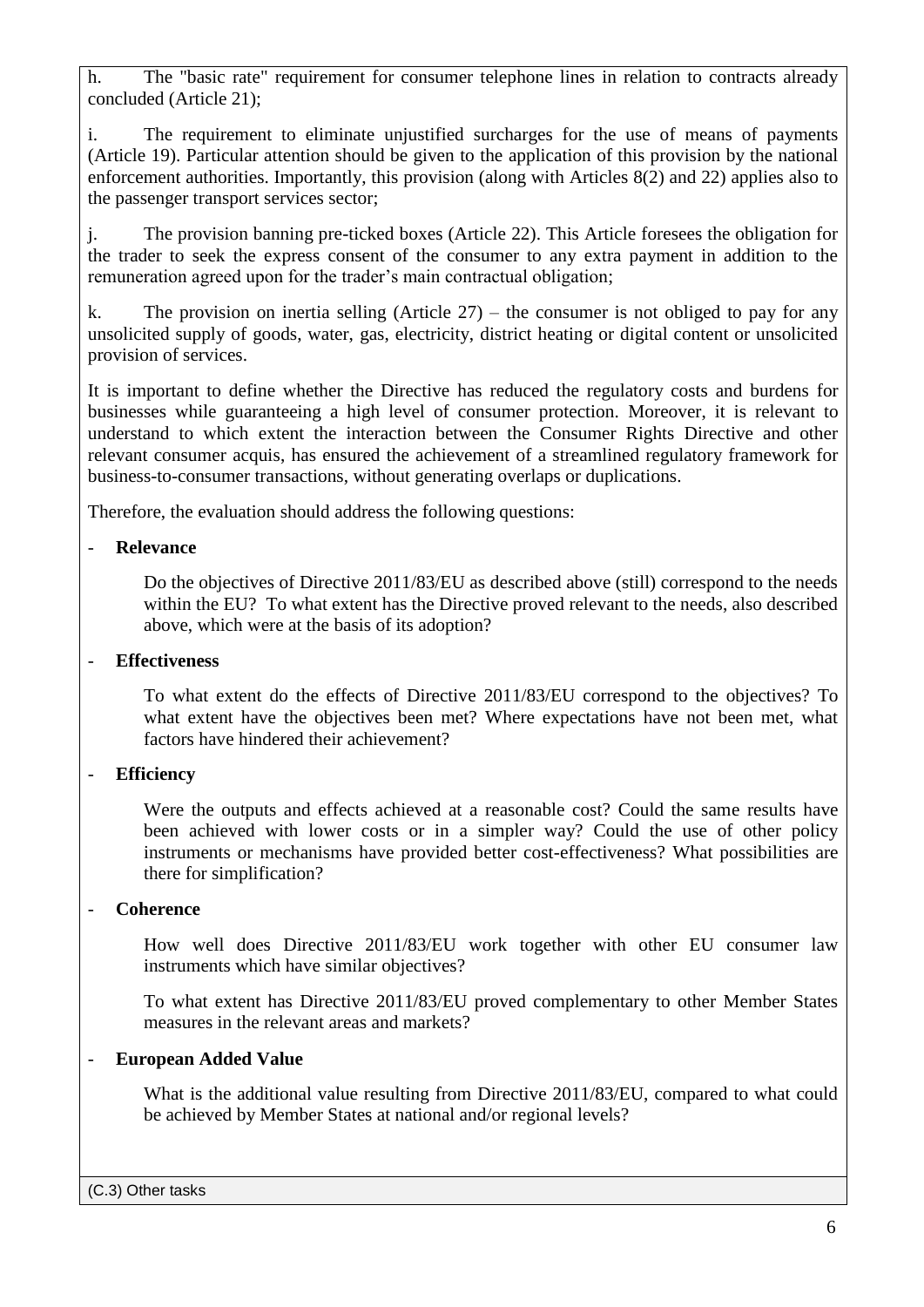The tasks foreseen by the evaluation encompass legal, economic and statistical analysis, along with the consultation of relevant stakeholders.

The legal analysis will consist in examining national legislations, guidance documents issued by Member States, existing studies and enforcement decisions.

The statistical analysis will consist in examining data of complaints collected by European Consumer Centres (ECCs) and national enforcers including results obtained in the framework of the recent sweep on the Consumer Rights Directive.

The consultation will consist in a questionnaire addressed to representative samples of key stakeholders (i.e. all national enforcers and ministries, representative sample of businesses and consumers). A number of face-to-face interviews with consumers, traders and associations will be also foreseen. In addition, other interested stakeholders will be able to provide their opinion on the Consumer Rights Directive by participating to the online public consultation on the consumer protection acquis, which will be launched in early 2016.

Moreover, the evaluation will assess the changes in the consumer experience introduced by the Directive. Such task will be performed on the basis of the results gathered through a mystery shopping exercise and a consumer behavioural experiment.

# **D. Evidence base**

(D.1) Evidence from monitoring

<u>.</u>

The evaluation will represent the first monitoring activity for this relatively recent piece of legislation (i.e. adopted in 2011 and applicable in the Member States as of 13 June 2014). Thus, the statistical results and legal conclusions drawn from this evaluation will allow policy-makers to decide whether the Directive has fulfilled its objectives.

(D.2) Previous evaluations and other reports

Impact Assessment Report accompanying the Commission proposal for a directive on consumer rights (COMMISSION STAFF WORKING DOCUMENT) of 2008<sup>8</sup>

(D.3) Evidence from assessing the implementation and application of legislation (complaints, infringement procedures)

In 2015, the European Commission launched a horizontal transposition check of national legislations of the EU Member States transposing the Consumer Rights Directive. The results of this exercise will feed into this evaluation.

In accordance with Article 29 of the Consumer Rights Directive, Member States notified to the Commission their regulatory options which have been published on the DG Justice website<sup>9</sup>.

To ensure a comprehensive analysis, the evaluation should also take into account the Commission experience (complaints received, pre-infringement and infringement proceedings) regarding the transposition and implementation of the Directive by Member States. The results of the Sweep carried out by national enforcers will also be taken into account.

<sup>8</sup> SEC (2008) 2544 http://ec.europa.eu/smart-regulation/impact/ia\_carried\_out/docs/ia\_2008/sec\_2008\_2544\_en.pdf

<sup>&</sup>lt;sup>9</sup> [http://ec.europa.eu/consumers/consumer\\_rights/rights-contracts/directive/transposition\\_list\\_crd\\_en.htm](http://ec.europa.eu/consumers/consumer_rights/rights-contracts/directive/transposition_list_crd_en.htm)